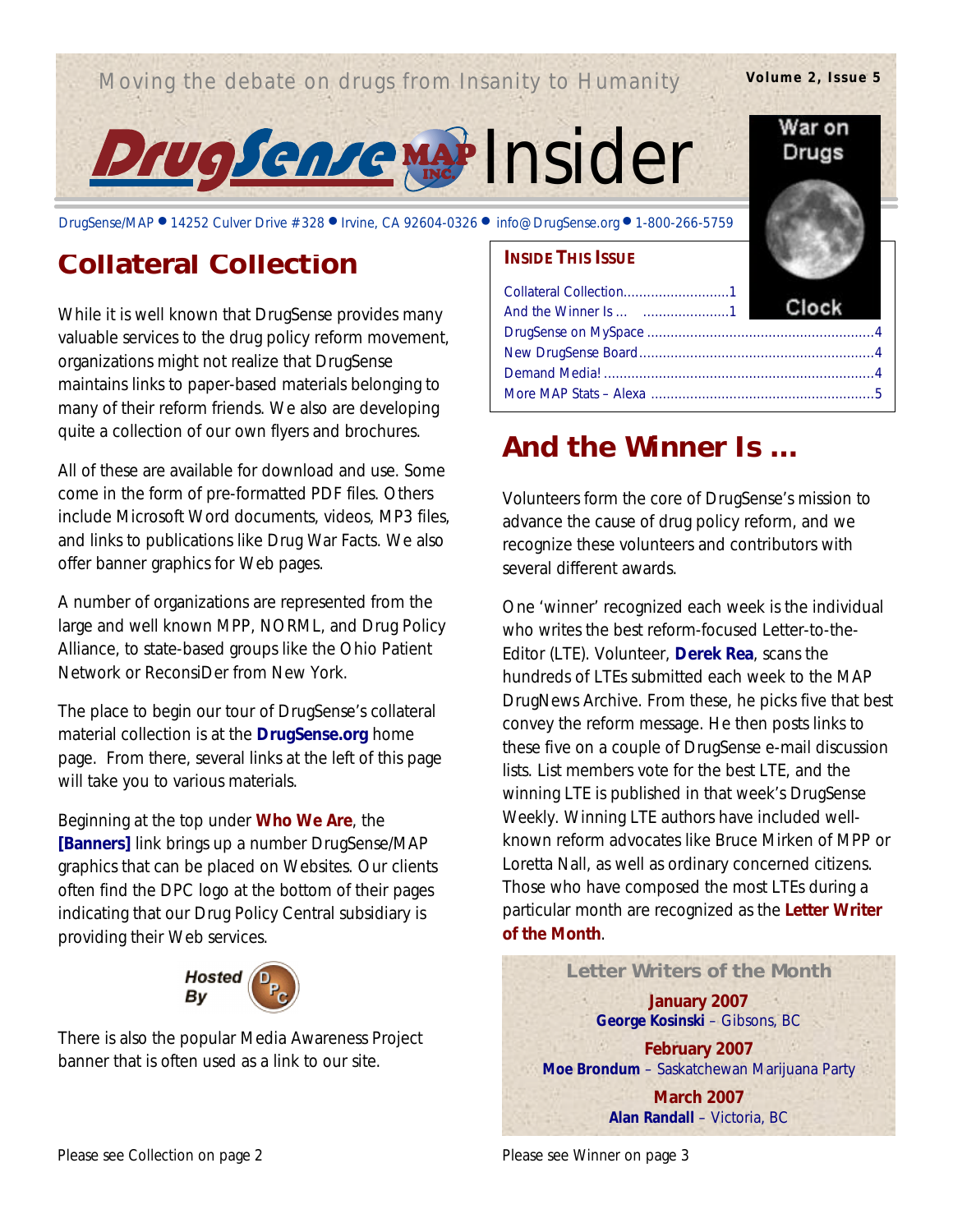#### *Collection* from Page 1

At the bottom of this page also lay two DrugSense handouts. The four-print-per-flyer "What bothers you the most about Prohibition?" on the left creates four handy postcard-size flyers with both black and white and color versions available.

Moving down the **Who We Are** list on the **DrugSense.org** home page finds the very next **[Flyers]** link referencing DrugSense's own growing collection of drug-war-related materials.

Depending on your interest, you may find one of these existing flyers perfect for your meeting or conference. Topics range from the exorbitant cost of the drug war to a list of conditions shown by science to benefit from the medicinal use of cannabis.

We also have materials that discuss how to use our own services, like online help systems and media activism resources. A couple of brochures or flyers show how to integrate all of our offerings into one coordinated campaign designed to gain media attention and exposure for your reform message.

#### **DrugSense Flyers & Brochures**

**What Bothers You Most about Prohibition?** A 4-print-per-flyer sheet that creates postcardsize handouts in both black and white and color. (http://mapinc.org/map4up.pdf)

> **Your Tax Dollars At Work** A PDF listing of drug war costs as gleaned from clippings in MAP's DrugNews archive. (http://www.drugsense.org/flyers/taxatwork.pdf)

**Cannabis Studies by Condition** A PDF of studies in the DrugNews Archive concerning medicinal cannabis ordered by physical condition. (http://drugsense.org/flyers/cannabisstudies.pdf)

**Making the Most of DrugSense** A PDF of tips on how to make the best use of DrugSense/MAP services. (http://www.drugsense.org/nl/2006/)

**DrugSense How-2 Brochure Help** A PDF of a two-color brochure on the various help topics found on DrugSense/MAP Web pages. (http://www.drugsense.org/dsw/2006/ds06.n480.html)

**Other Flyers & Brochures** Other DrugSense flyers can be found at (http://www.drugsense.org/html/modules.php?name=Downloads)

**Reform Materials Available from the DrugSense Download Site**

**Drug War Facts** Many pages of well documented facts from which flyers or handouts may be created. (http://www.drugwarfacts.org/)

**Safety First Booklet** A Reality-Based Approach to Teens, Drugs, and Drug Education (http://www.safety1st.org/pdf/safetyfirst.pdf)

**LEAP Audio Video** The Audio Video library of LEAP speakers and presentations (http://leap.cc/audiovideo/)

**ReconsiDer Spanish Language Pamphlet** Drogas Y Salud Publica (http://reconsider.org/pdf/drogas\_y\_salud\_publica\_brochur.pdf)

**Family Council on Drug Awareness Trifold** Marijuana & the Bible: What is the Word of God on the Cannabis plant, according to the King James Bible? (http://www.fcda.org/pdf/bible.00.pdf)

Perhaps of greatest interest to reform activists is our **Downloads** page. Here, you can access the collateral material of many reform organizations.

The search box at the very top of the page allows you to look for printed materials by subject matter. Say you need a pamphlet about marijuana. Simply type "marijuana" in the box, and a list of downloadable materials concerning cannabis will appear.

The **Drug Reform Organization Downloads** section appearing below the search box contains links to over 70 pieces from over 20 reform organizations. Materials range from LEAP videos, to Spanish language pamphlets from ReconsiDer, to public service ads from Common Sense for Drug Policy.

The best part is that you can add your organization's materials to this site. The **Add Download** link below the Search Box accesses a form, which you can fill out to both add your group to the list and upload your document. To do so, please remember to register with the **DrugSense.org** site first.

Printed brochures, PDF reports, and online video all help get reform information to new audiences. When reform organizations share what they have, the collection of information available to end prohibition multiplies benefiting everyone.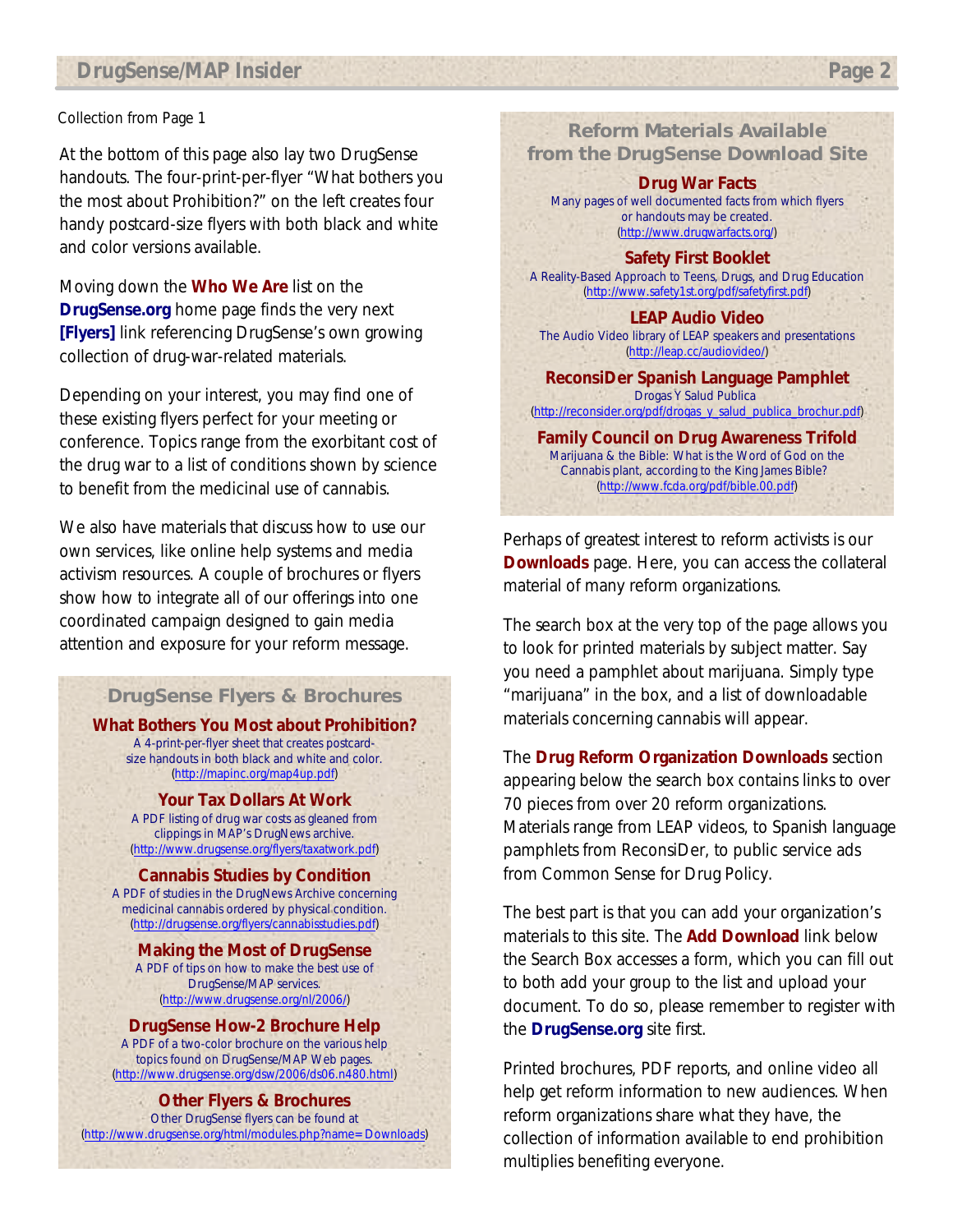#### *Winners!* from Page 1

At the **We Get Published** page, DrugSense also honors LTE writers who have written the most letters over the last ten years. This page lists the top ten letter writers and the dollar values for reform accrued from their effort. (http://www.mapinc.org/lte/)

DrugSense confers three **Published Letters Awards** to top writers (http://www.mapinc.org/lteaward.htm).



The **Silver LTE Award** is given to the writer who has at least 100 published letters in the MAP archive. Twelve LTE

authors have been recognized with this award.

#### The **Gold LTE Award** is

accorded to those who have more than 500 published LTEs. Only two writers have achieved this remarkable feat, **Robert Sharpe** and **Kirk Muse**.



#### **SPECIAL NOTE:**

A generous funder has again agreed to **match all donations** dollar for dollar. Give your contribution twice the value. Donate today!

# **Donate Today!**

Only one letter writer has earned our highest award, the **Platinum LTE Award**. **Robert Sharpe** has had a remarkable 1,741 LTEs published in the last ten years. That's the equivalent of giving drug policy reform over **\$1.7 million of free advertising**.



Sharpe has also been honored with the **Letter Writer of the Year** award four times in the last seven years: 2006, 2005, 2004, and 2002. In 2006 alone, 226 of his letters were published in response to a newspaper or magazine article in the DrugNews Archive.

On a final note, DrugSense was the proud recipient of the prestigious **2005 Robert C. Randall Award for Citizen Activism** from the Drug Policy Alliance. This award not only recognized us, but also the volunteers who have help make a difference through DrugSense.

Your tax-deductible donation funds all of these DrugSense services and more. **Help change drug policy now!**  Please fill out the form below, make your check or money order payable to **DrugSense** and mail to:

#### DrugSense/MAP • 14252 Culver Drive #328 • Irvine, CA 92604-0326

|  |  | <b>Amount:</b> $$50$ $\Box$ $$100$ $\Box$ $$250$ $\Box$ Other: |  |
|--|--|----------------------------------------------------------------|--|
|  |  |                                                                |  |
|  |  |                                                                |  |
|  |  |                                                                |  |
|  |  |                                                                |  |
|  |  |                                                                |  |
|  |  |                                                                |  |
|  |  |                                                                |  |

**DrugSense is a 501(c)(3) non-profit organization. Your donation is tax deductible to the extent provided by law.**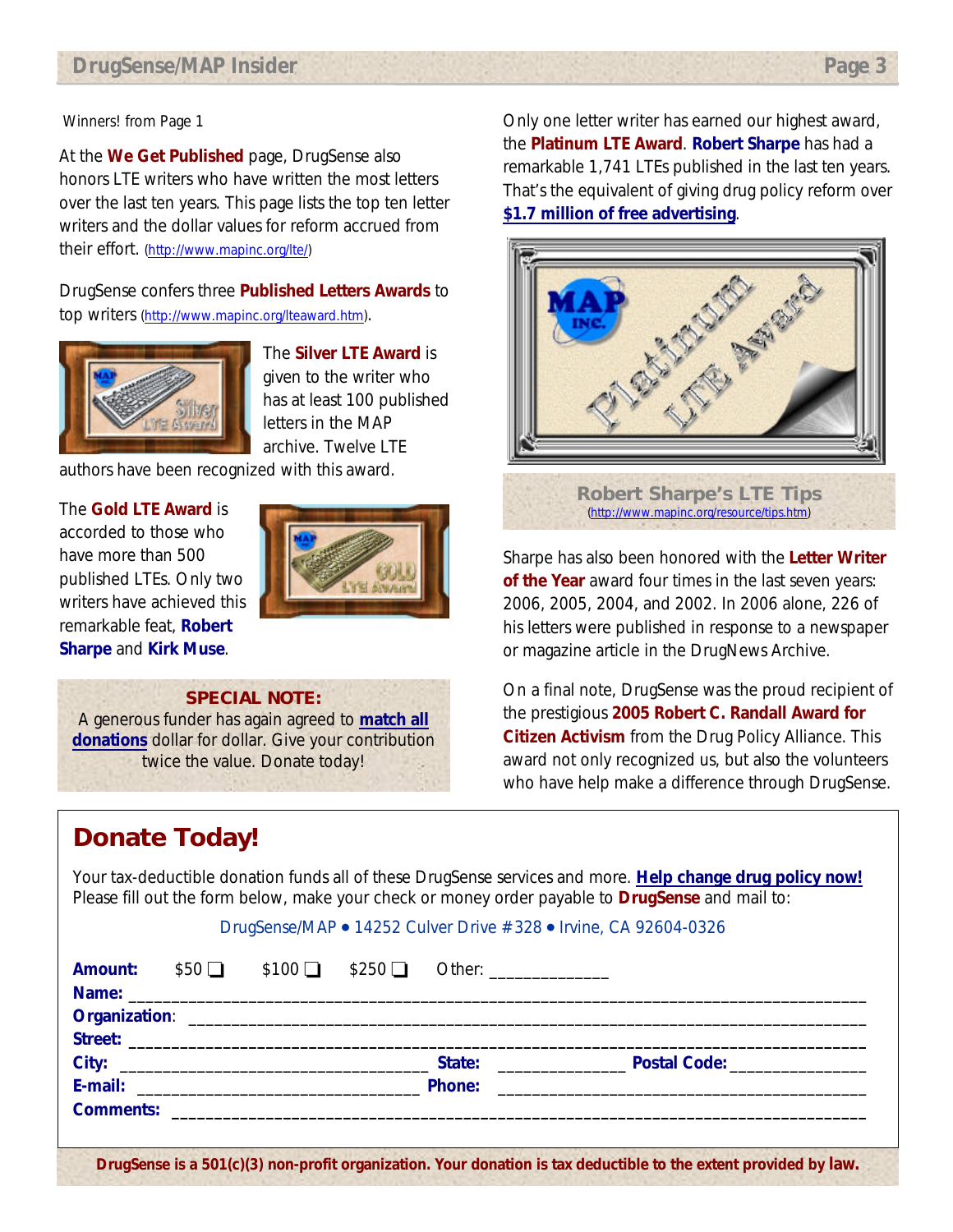### **DrugSense on MySpace**

We at DrugSense understand that new technologies are revolutionizing how people gain information over the Internet. Like other reform organizations, DrugSense opened a MySpace page in April of this year. We're hoping to use this page as a resource to get Focus Alerts to a new audience and possibly recruit new volunteers. Please add DrugSense to your list of MySpace friends and yourself to our list as well.

> **Reform MySpace Pages DrugSense** http://www.myspace.com/drugsense

**Americans for Safe Access** http://www.myspace.com/americansforsafeaccess

> **Drug Policy Alliance** http://www.myspace.com/drugpolicy

**LEAP** http://www.myspace.com/copssaylegalizedrugs

**MPP** http://www.myspace.com/marijuanapolicyproject

 **NORML** http://www.myspace.com/natlnorml

**November Coalition** http://www.myspace.com/novembercoalition

## **New DrugSense Board**

DrugSense reformed its Board of Directors last year. Attorney **Don E. Wirtshafter** joined the board as Chairman, and DrugSense Business Manager, **Mary Jane Borden**, came aboard as Secretary. **Nora Callahan** of the November Coalition remained from the prior board. **Mark Greer** continues as DrugSense Executive Director.

At the last board meeting in April 2007, the board welcomed **Cliff Thornton** of Efficacy as its newest member.

### **Demand Media!**

At the beginning of 2005 and to kick off our Media Activism project, DrugSense purchased a media list from Gebbie Press and incorporated it into our existing media contact database. What resulted was an extensive 30,000+ record resource that lists all U.S. print and broadcast media: TV and radio stations, daily and weekly newspapers, trade and consumer magazines, news syndicates, and AP and UPI bureaus. It is searchable on a number of parameters such as by venue or by specific distances from any zip code or city and can easily output mailing labels or data formats suitable for use in fax or e-mail programs.

DrugSense staff member, **Doug Snead**, developed a spidering program capable of systematically textmining newspaper Websites for media contact information. This spider places the data it finds into a database similar to the purchased one. The captured data is far richer and more detailed than its purchased counterpart, allowing DrugSense to avoid the cost of repeatedly buying media contact data.

To make this database more user friendly, we renamed it **"Media Contact on Demand"** (MCOD) and simplified its URL. To make it easier to use, DrugSense staff member, **Jo-D Harrison**, created several training modules and placed easy access to this Help system on MCOD's entry Webpage.

While we would prefer to limit use of this resource to reform advocates, we don't want to overly burden those who wish to explore it. Thus, registered DrugSense members receive full access to MCOD. Others can obtain a limited number of records by using the username <guest> with no password.

> **Media Contact on Demand Media Contact Database** (http://www.mapinc.org/mcod/)

**MCOD Training System** (http://www.mapinc.org/mcod/source\_screen.htm)

> **Register for MCOD** (http://www.drugsense.org/html/join)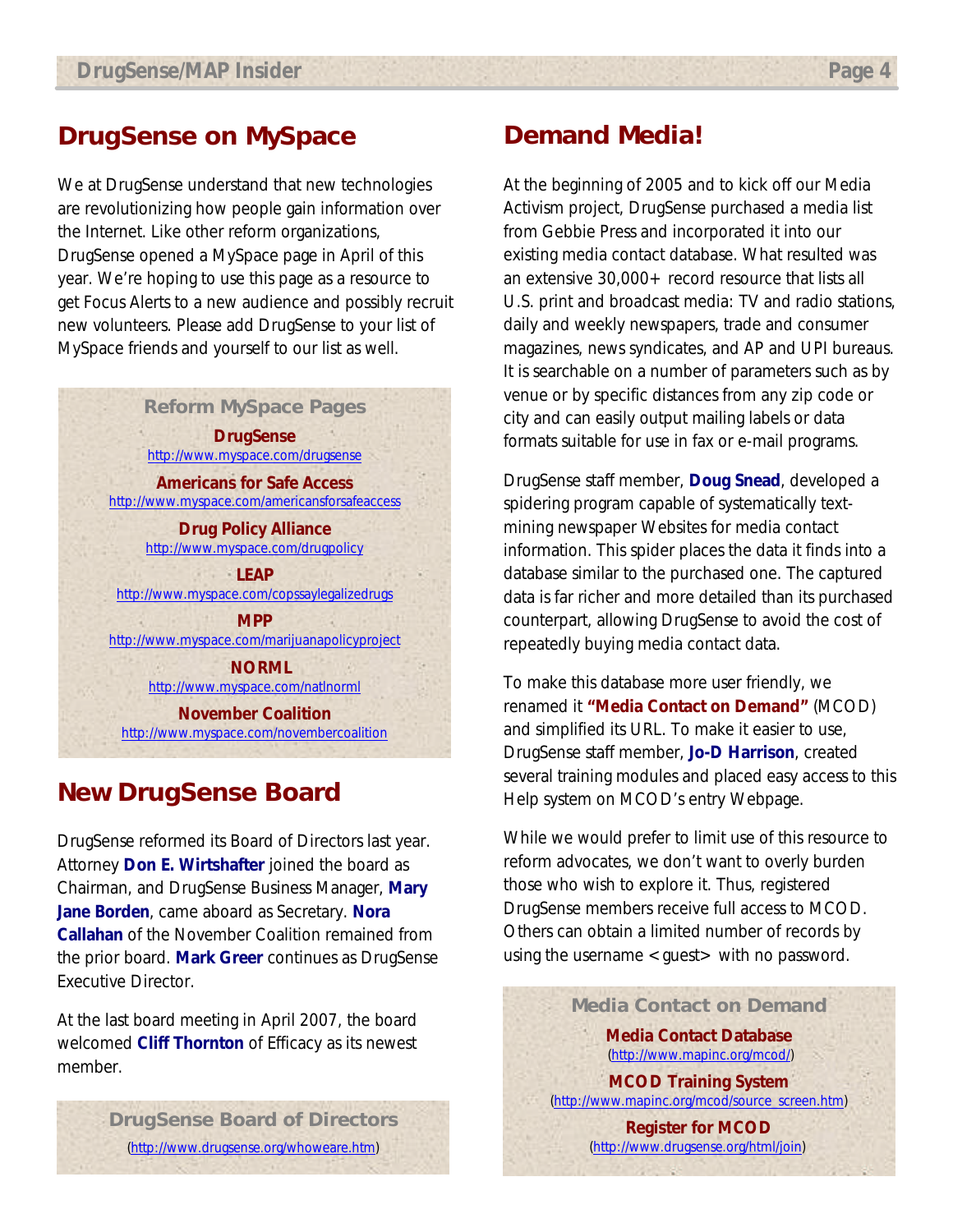## **More MAP Stats**

As noted in previous editions of the *Insider*, we track a number of statistics to measure our impact on drug policy. We continue to discuss the meaning of these statistics, whether they're generated internally or produced by outside observers like Alexa.

The problem is that, like any statistic, it is important to define the terms being used and make sure these factors are comparable Website to Website.

DrugSense Webmaster, **Matt Elrod**, works diligently to keep MAP, DrugSense, and DPC pages loading quickly in order to reach older computers like those in libraries and schools. One way of accomplishing this involves reducing the number of images on a page, thereby cutting down on the load imposed on the server and allowing pages to display more efficiently. This may mean that sites lose 'popularity' as defined by 'hit' counts in comparison to other Websites.

During the last year, Elrod also implemented spider blocking techniques on the DrugSense and MAP sites, causing raw numbers to decline without impacting the number of \*real\* people visiting the sites. If the **Sites** statistic remained steady, the Website actually received more visitors. These programs tend to crawl through hundreds, if not thousands, of pages, thereby skewing the **Pages** and **Visits** figures. To the extent that these programs catch on and stop visiting, the number of pages viewed per visit actually drops.

Any comparison of Websites must take into account the number of pages that compose them. DrugSense

| <b>DrugSense/MAP Usage Statistics</b>                   |              |              |               |  |  |  |  |
|---------------------------------------------------------|--------------|--------------|---------------|--|--|--|--|
|                                                         | <b>Pages</b> | <b>Sites</b> | <b>Visits</b> |  |  |  |  |
| <b>MAP (DrugNews Archive, media activism resources)</b> |              |              |               |  |  |  |  |
| Mar 2007                                                | 1,530,227    | 282,113      | 616,860       |  |  |  |  |
| Mar 2006                                                | 2.007.973    | 307.016      | 719.884       |  |  |  |  |
| <b>Percent Chg</b>                                      | $-23.8%$     | $-8.1%$      | $-14.3%$      |  |  |  |  |
| DrugSense (DrugSense Weekly, collateral materials)      |              |              |               |  |  |  |  |
| Mar 2007                                                | 201.072      | 100,431      | 99.205        |  |  |  |  |
| Mar 2006                                                | 209,409      | 100.033      | 105,970       |  |  |  |  |
| <b>Percent Chg</b>                                      | $-4.0%$      | $+0.4%$      | $-6.4%$       |  |  |  |  |
| Drug Policy Central (bot & client sites)                |              |              |               |  |  |  |  |
| Mar 2007                                                | 911.887      | 94.004       | 453,810       |  |  |  |  |
| Mar 2006                                                | 361.592      | 73.447       | 140.844       |  |  |  |  |
| <b>Percent Chg</b>                                      | $+152.2%$    | $+28.0%$     | $+222.2%$     |  |  |  |  |

hosts its own sites: **MAP** (the DrugNews Archive, media activism resources), **DrugSense** (the *DrugSense Weekly*, reform collateral materials), and **Drug Policy Central** (bot and over one hundred client sites). **Cannabisnews.com** is also fully owned DrugSense Website. Client sites include those for **LEAP**, **Common Sense for Drug Policy**, **Drug War Facts**, and the **November Coalition**, to name a few.

The statistical basis for comparing Website statistics thus varies from time to time depending upon whether efficiencies have been added to the system. Efficiencies can suppress usage statistics, resulting in growth or decline figures that may simply reflect these efficiencies as opposed to actual fluctuations in users.

### • **Alexa Stats**

Alexa is an independent organization that tracks Website statistics. It ranks millions of top-level domain names, with 1 being the highest. Note that the top five Alexa-ranked Websites are Yahoo!, Google, MySpace, the Microsoft Network, and EBay.

Alexa allows users to search for the ranking statistics of a particular domain name. Up to five other Websites can then be compared by entering their names next to the searched-for domain. Rankings can be viewed for time periods as recent as last week or as distant as five years ago.

Alexa ranks **MAPinc.org** at about 40,000 worldwide, with the site scoring as high as 20,000 in the past few months. In the United States, which accounts for 70% of MAP users, the site rises to a remarkable 5,800; 22,500 in Canada. As a result, MAP is the highest ranked Website of any site in drug policy reform. And, visitors look up as many as 10 pages per day, more than the number viewed daily at Google!